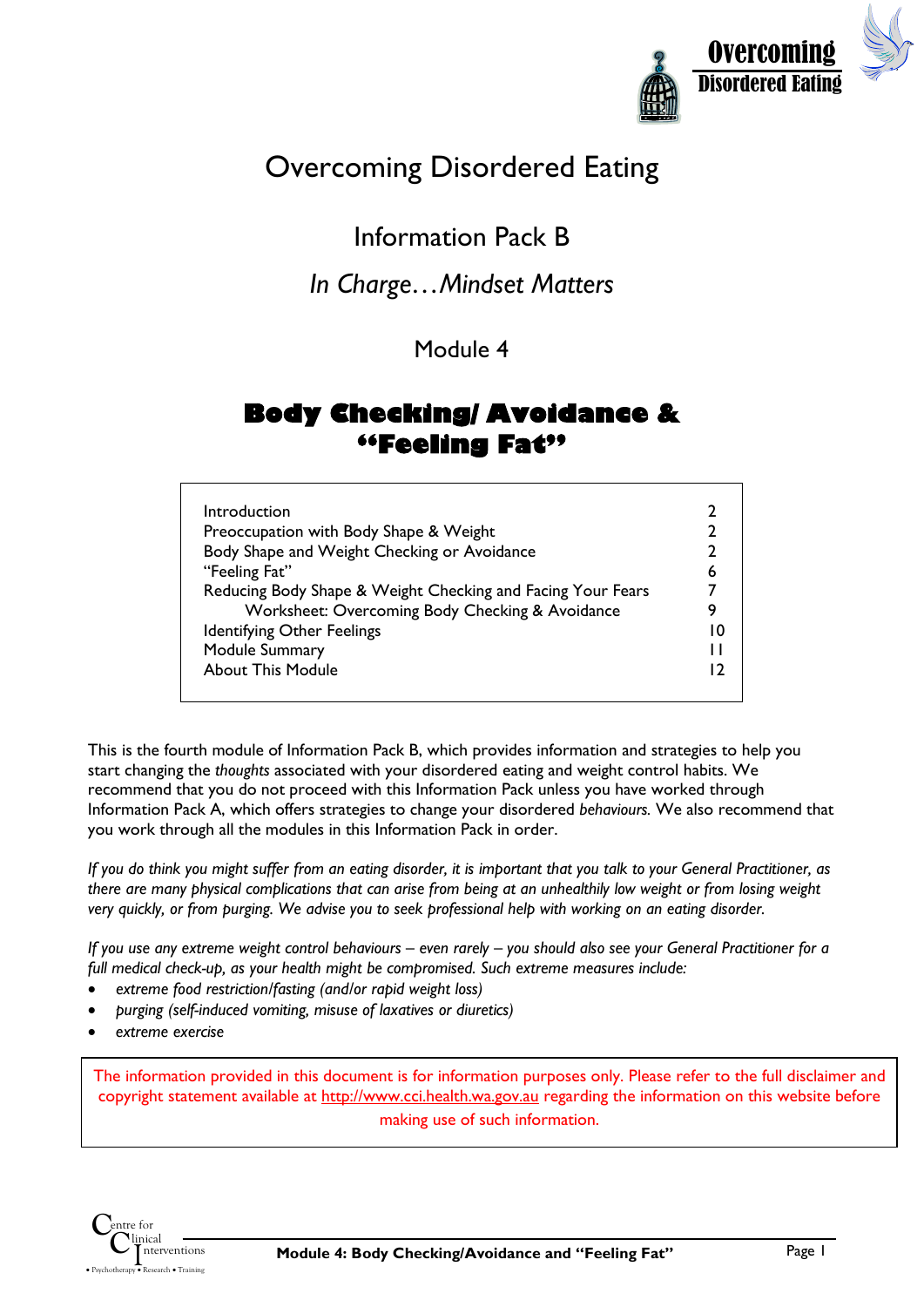

### **Introduction**

In Information Pack A we discussed how eating disorders develop and are maintained when people engage in strict dieting and use other unhelpful shape and weight control strategies. In Module 1 we discussed in more detail how judging yourself based on controlling eating, shape and weight can lead to these disordered eating habits and weight control behaviours. In Module 2 we looked at strategies for challenging your thinking, and in the last module we looked at challenging dietary rules, primarily by using Behavioural Experiments . In this module, we will discuss what else can happen when one bases one's selfworth on controlling eating, shape and weight.

### **Preoccupation with Body Shape & Weight**

If a person's judgement of self-worth is closely connected with how successful they are at controlling their eating, body shape and weight, they will quite likely become preoccupied with thoughts about their body shape and weight. The diagram below shows how this preoccupation maintains their system of evaluating their self-worth.





If you are constantly evaluating your body, it will likely also result in you doing things that keep the problem going. Let's consider some of these maintaining factors.

# **Body Shape & Weight Checking or Avoidance**

When a person is preoccupied with thoughts about their weight or shape, they often behave in ways that maintain that over-evaluation of control over eating, weight and shape. They may constantly check their weight and appearance – weighing themselves frequently (perhaps many times a day), studying themselves in the mirror repeatedly, comparing their bodies with other people's, or checking their body by looking closely at or measuring certain parts of their body, and/or pinching their skin in an effort to detect fat. Often, people are unaware that they study or check their bodies so frequently. Body shape checking can become such a habit that it is done unconsciously, but it has a negative effect. Let's explore why this is so.

#### **Weight Checking and Weight Avoidance**

We addressed the issue of frequent weighing in Information Pack A. We hope that by now you are only weighing once a week, and not drawing conclusions from just one reading. You may have experienced a short-term increase in anxiety about weight, but as you began to get used to weighing just once a week, you probably found you were worrying less about your weight – and were less preoccupied with it.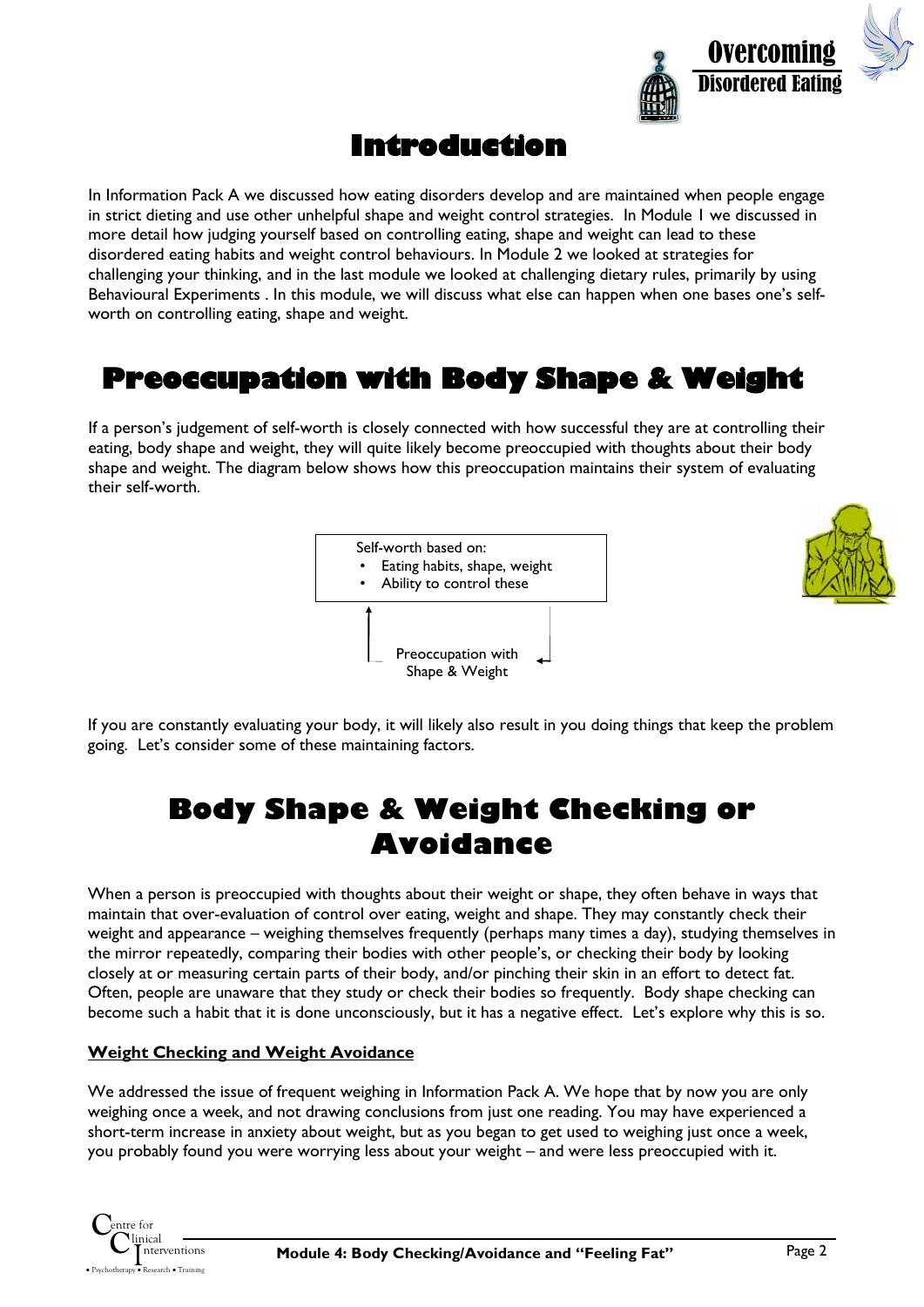

If you are still weighing frequently or whenever you think you may have gained weight, we urge you to establish a routine of weighing just once a week (you may want to re-read Module 5 of the previous Information Pack).

Avoiding weighing can be just as problematic. While the aim of this avoidance may be to avoid distress or discomfort, the preoccupation with your weight is still there. The discomfort may even become worse over time because you are not giving yourself the chance to find out that perhaps your fears are not true – that you are not putting on weight. Very often, your fears are worse than reality, so weighing weekly and knowing your weight is a step in overcoming your preoccupation with weight and shape.



How are you doing with regular (weekly) weighing? How do you feel about weighing yourself just once a week? How has this affected your feelings and fears about your weight? If you are still weighing yourself frequently, how could you stop this and begin to weigh yourself just once a week? Take some time to think about this and jot down your thoughts.

#### **Body Shape Checking and Avoidance**

Do you check your body in the mirror frequently? Do you compare your body with other (thinner) people? Do you pinch parts of your body, looking for evidence of fat? Do you measure your body in some way, such as joining your thumb and forefinger around your wrist? Write down all the ways you can think of that you use to check your body shape.

Constantly checking your body is unhelpful, for four main reasons.

Firstly, bodies don't change that much within a few minutes or even hours, so why look or touch again and again? It is easy to think: "I look bigger" with little evidence for this notion.

Secondly, people's memories for how their body looked or felt is unreliable, and after an hour you have a poor recollection of how you looked or felt an hour earlier.



Thirdly, people with eating disorders often check their bodies for qualities they don't like rather than ones they like. They search for 'fat' areas or areas that 'wobble', and they tune in to and focus on this 'fat'. Have you ever heard women saying that they have never noticed other pregnant women until they became pregnant themselves? Or perhaps you might not have noticed a particular type of car or fashion accessory until you've bought one and then you seem to see it everywhere? Finding 'fatness' works in the same way. If you are constantly tuned into signs of 'fatness,' you will find them! Everyone, even the thinnest woman in the world, has some fat on her body.

Lastly, it is common for people with eating disorders to have a distorted perception of themselves, especially when they look in the mirror. Why is this so? There are several explanations, and it is worth thinking about this issue seriously so that you can understand how your reflection gets distorted.

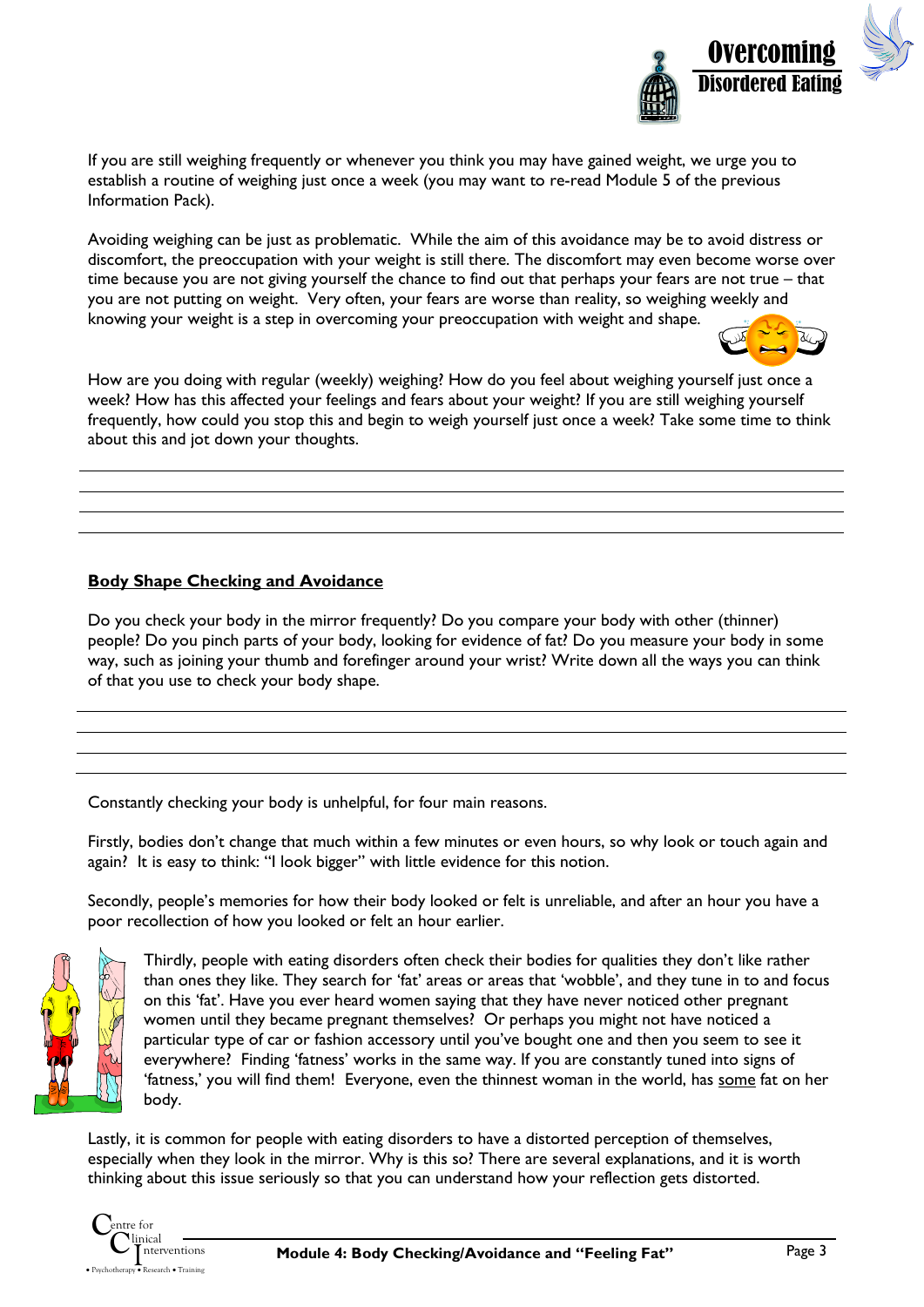

If you look at anything without context, especially if that item has negative associations, it will appear larger to you. For example, if a spider were to run across your desk and stop, you would see it differently if you were afraid of spiders. Without such a fear you might think "Yuk" and flick it off. But if you were phobic, you would stare at the spider and tune out anything else on the desk: your computer, the keyboard, the mouse, your hands, etc. Without any context to measure the spider against, it would seem huge. Likewise, when you look only for signs of 'fatness', you tend to tune out other things and see only the 'fatness'. When you stare at your naked thighs in the mirror, you will be searching for fat and you will probably find it (see above) but then, while you are staring at your thighs and tuning out what else is reflected in the mirror (other parts of your body, furniture behind you, etc.) *your thighs will seem larger.*



There is another way our reflections become distorted. When you look at yourself naked in a full-length mirror, what do you see? You see yourself full-length, don't you? You think you see yourself as others would see you, you think what you're seeing is a true reflection of your body. But this is not so. Let's do an experiment to prove that. You will need another person to help you with this – and you can do the experiment fully clothed!

Stand across the room from a full-length mirror, making sure you can see both your head and your feet. You see a full-length version of yourself, don't you? Now, get your partner or a friend to stand next to the mirror, with some sticky tape. Get him or her to put a piece of tape at the point that marks the top of your head in the reflection, and another piece of tape to mark where you see your feet in the reflection. Now measure the distance between the two pieces of tape. How tall was your reflection? It wasn't anywhere as tall as you - it was a 'mini' version of you. Yet when you looked in the mirror, you didn't say: "That's Mini-me", you said: "That's me". This goes to show that when we look in the mirror at an image of ourselves, our brains convert (distort) the reflection so that we "see" a full-length version of ourselves – *because we are expecting to*.

Likewise, when we look in the mirror at our "fat thighs", we "see" fat thighs – *because we are expecting to*. Our brains distort the reflection so we interpret it according to how we expect it to be, or fear it to be (as in the case of the "huge" spider, or the "fat" thighs).

Are you surprised by any of this? Do you see how it is unhelpful to keep checking your shape by looking in the mirror or by repeatedly touching yourself? Do you see how these behaviours can add to your preoccupation with your body shape, and therefore help maintain your disordered eating? Write down your thoughts about this.

Another way of checking your body shape is by comparing yourself with others. Do you notice yourself doing this? But do you compare yourself with everyone you pass on the street, or do you compare yourself only with people whom you consider to be thinner than you? Are you also comparing your body with images presented by the media, the images of actors and supermodels, as your ideal? How realistic do you think this is? Extremely thin actors and supermodels make up only a very TINY proportion of the people in the world - and many of these have developed eating disorders to maintain their unnaturally thin shape. Furthermore, almost all photographs in magazines are air-brushed, in other words they are "touched up" to make the models look "perfect" (no pimples, no cellulite!). Take a look at the Evolution video: www.campaignforrealbeauty.com.au/dove-self-esteem-fund

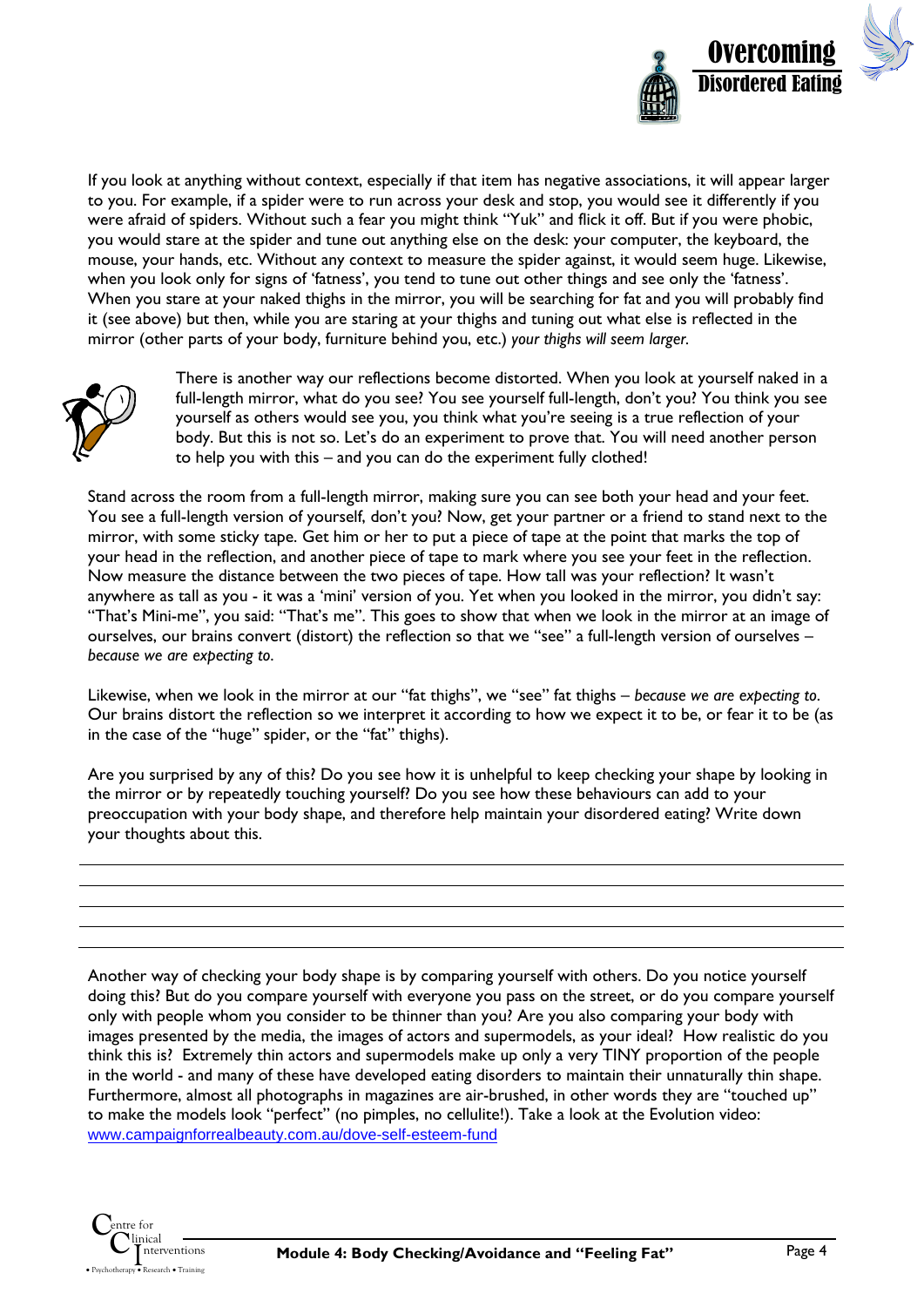

How can it be realistic to evaluate your success in controlling your body shape by comparing yourself to a group of people who a) are not representative of people in general, b) may rely on disordered eating, and c) have their images air-brushed? By doing this, you are putting a lot of pressure on yourself and it is likely that you will often think you are failing. Take some time to consider this and jot down some thoughts.

How might all this affect how you feel? Well, if you keep checking your body and looking at only the parts of yourself you don't like, it will keep you feeling dissatisfied and unhappy with yourself. Also, constantly checking your body and weight means that your attention and focus are on these things. This maintains your preoccupation with your body shape and weight, and it becomes yet another vicious cycle.

On the other hand, some people avoid looking at their bodies altogether or engage in other avoidance behaviours, and this is also unhelpful. Some people avoid looking at themselves in mirrors or other reflections. Some avoid wearing clothes that show the shape of their body or avoid shopping for clothes. Some people avoid touching their bodies or seeing themselves naked. Some also avoid or have limited close physical contact with other people (e.g., having sex, kissing, hugging), because of their dissatisfaction with their shape.

Avoiding your body also maintains your preoccupation with your body shape! Many people avoid their bodies because they fear that they are so fat they can't fit into any new clothes, or they avoid physical contact because they fear being rejected because they are so fat. While the aim of this avoidance may be to avoid distress or discomfort, the focus on their shape is still there and they are no less preoccupied with it than before! In fact, the discomfort may even become worse over time because they are not giving themselves a chance to find out that perhaps their fears are not true – that they can fit into and look good in new clothes, and they will not be rejected because of their body shape. Very often, your fears are worse than reality.

Do you check your body by touching it or looking in the mirror repeatedly, or compare it with other people's, or avoid looking at it out of fear? Write down some thoughts about this.

The diagram below shows how body shape checking or avoidance maintains your system of evaluating your self-worth, and your preoccupation with weight and shape.



Let's consider another of these maintaining factors.



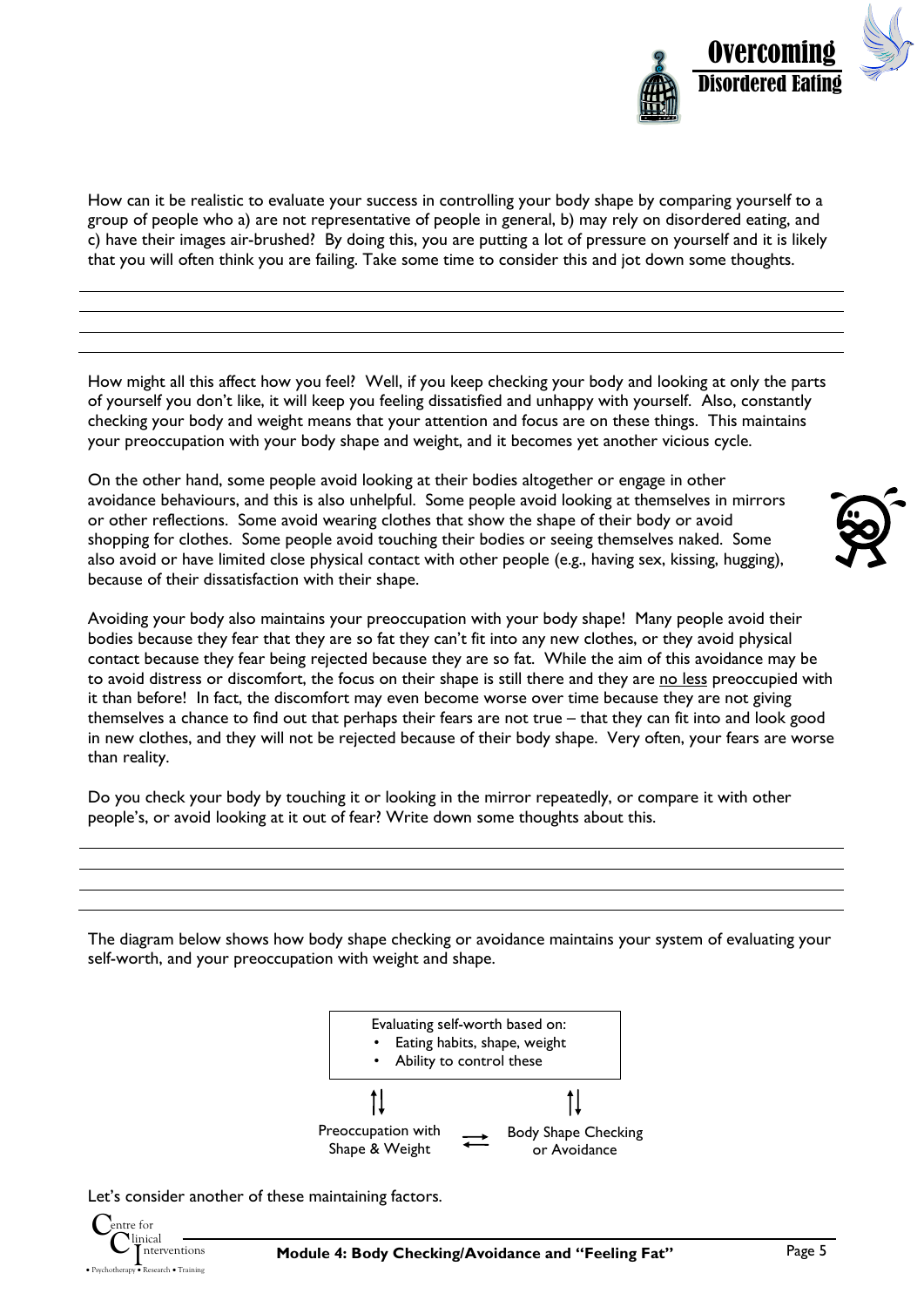

# **"Feeling Fat"**

A further effect of a preoccupation with body shape and weight is "feeling fat." Have you ever heard yourself say or think that? You may have felt negatively about yourself and then said or thought, "I feel so fat!" People with eating disorders say this often.

This is an interesting choice of words, don't you think? We often hear of people feeling sad, angry, hurt, happy, excited, enthusiastic, and even physical sensations such as nauseous, breathless, giddy ... BUT ... "feeling FAT"??? What's that all about?! How does one "feel" FAT? You don't "feel" green!

This is something that *comes out of* a preoccupation with body shape and weight, but it also *reinforces* the preoccupation. People with eating disorders have a tendency, when they think negatively about something or feel a negative emotion, to *label* or call that experience as "feeling fat." Here are a couple of examples:



*Jenny is having a night out with a few of her friends. They had dinner at a café and they are now at a club having a few drinks. Jenny had specifically told herself that she must not have any dessert with her dinner but because all her friends had cake and coffee, she did too. She is now feeling guilty and frustrated with herself but when her friends ask her what is wrong, she says that she is "feeling fat."*

*Rick has just come home from school. He's feeling a little restless and bored. He's got an hour to fill before one of his favourite television programs begins. He doesn't want to eat anything as he's on a diet and he doesn't want to start on his homework yet. But he can't seem to think of anything to do. He flops down on the sofa and says, "I feel so fat."*

In these examples, what is happening is that negative feelings such as guilt, frustration, and boredom are being *mislabelled* as "feeling fat".

Have you ever noticed yourself thinking or saying "I feel fat," when you feel uncomfortable, upset with yourself, or negative about something? Take a few minutes to write down the situations in which you might have "felt fat."

When people with eating disorders think that they "feel fat" when they experience a negative emotion or sensation, they stop recognising and correctly identifying their negative emotions and uncomfortable sensations. Instead, when they group these feelings and mislabel them as "feeling fat," it brings their focus back to the way they evaluate themselves on the basis of controlling eating, shape and weight, and this maintains their preoccupation with shape and weight, which in turn maintains body shape and weight checking (or avoidance). In the diagram below, we add this maintaining factor:

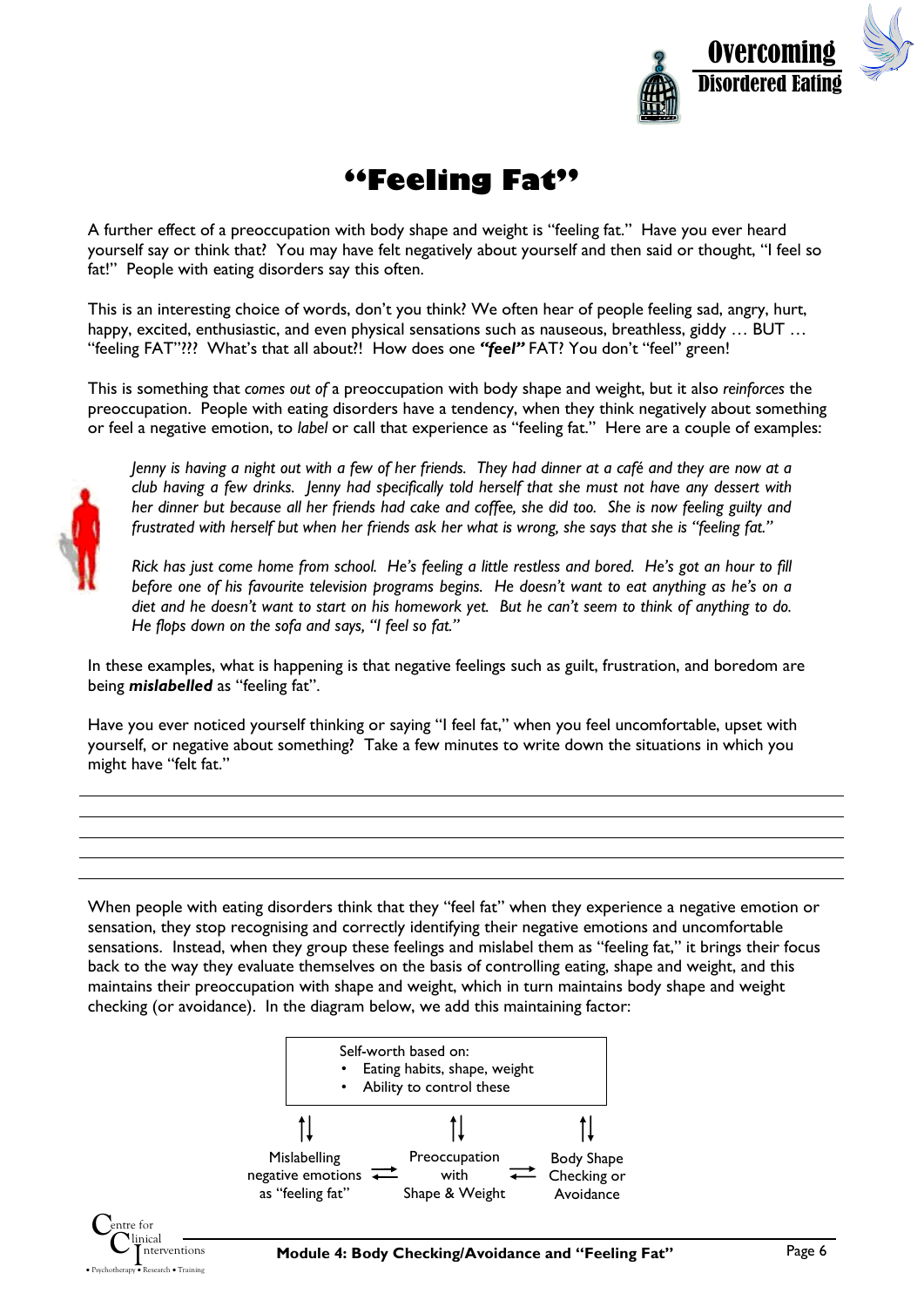

*Over-evaluation of control over eating, weight and shape creates a self-perpetuating cycle of feeling bad about yourself*. As discussed in Information Pack A and in the previous module, it leads to disordered eating behaviours and weight control behaviours. We can now see how it also leads to frequent weighing, body checking and mislabelling of negative feelings as "feeling fat". With attempts to control weight and shape, how do you know you've succeeded? Never! Media images are suspect, giving us biased information concerning normative shape. *The vicious cycle is particularly vicious because it keeps you dissatisfied and unhappy.* 

HOWEVER, having said all this, you CAN overcome eating disorders. There are ways to address these maintaining factors so that you can, over time and with effort, reverse the cycle! In the following sections, we will discuss how to do just that.



# **Reducing Body Shape & Weight Checking & Facing Your Fears**

On pages 2-5 of this module we discussed how weight and body shape checking (or avoidance) can maintain preoccupation with shape and weight and also reinforce self-evaluation based on controlling eating, weight and shape. Common checking behaviours in people with eating disorders include: frequent weighing (perhaps many times a day), studying parts of their bodies in the mirror, looking closely at, or measuring, certain parts of their bodies, pinching their skin folds to check for 'fat,' and studying 'wobbly' parts of the body (e.g., thighs, flesh under the arm).

Avoidance behaviours are also common, and these include: not looking at themselves in mirrors or avoiding other reflections, not wearing clothes that show the shape of their body, not shopping for clothes, not weighing themselves, not touching their bodies, not seeing themselves naked, having only limited close physical contact with other people (e.g., having sex, kissing, hugging) because of their dislike of their shape.

Body checking or avoidance can be done unconsciously. That's why it would be useful for you to become aware of, and monitor, any body checking or avoidance behaviours over two or more days. Use the worksheet on Page 9 to help you overcome your body checking – or body avoidance.

#### **1. Identify and monitor frequency of all shape checking and body avoidance behaviours**

Take a few minutes to write down how you might be checking your body shape and weight or avoiding your body and weight, and how many times a day you do this. Try to be aware of how often you look in the mirror (importantly, what you are looking at), or how you might be checking or measuring parts of your body. Also, be aware of how you might be NOT looking at your body and engaging in some form of avoidance behaviour. Many people both check AND avoid!

#### **2. Choose 3 checking behaviours you would like to reduce**

To reduce your preoccupation with thoughts about your body shape and weight, you need to begin to *reduce* your checking behaviours. Then, once you have an awareness of these, you can clearly plan how you would try to reduce these checking behaviours. Here are some guidelines you could use: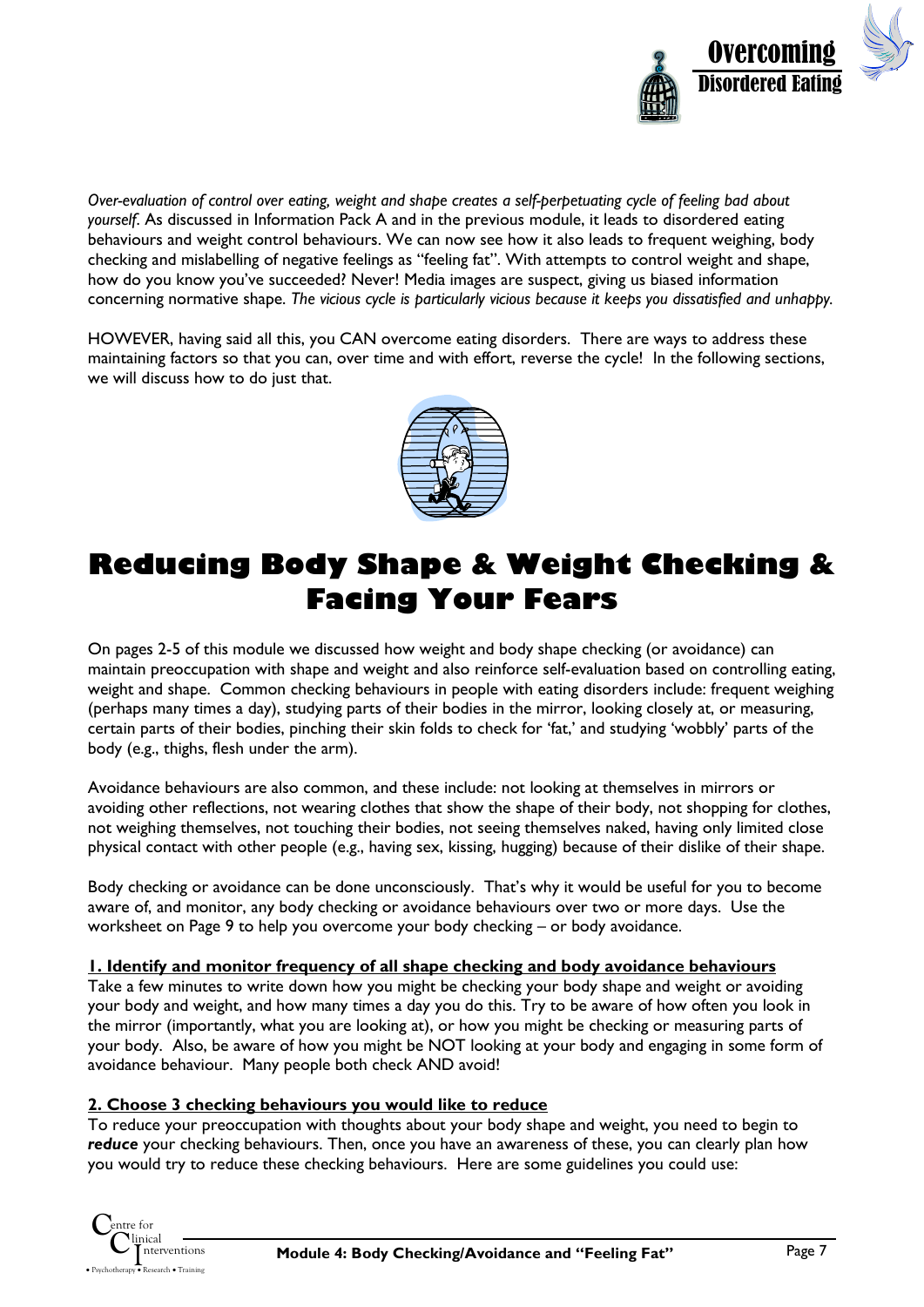

- **Reduce gradually** your checking behaviours (e.g., reducing frequency of touching your hip bones by a third, to a half, then a quarter, etc.).
- **Limit** your checking behaviours allow certain ones to be done only once or twice a week (e.g., weighing yourself only once a week at a specific day and time).
- **Eliminate** some checking behaviours altogether (e.g., stop checking for underarm "wobble").
- **Postpone** checking behaviours (e.g., allow yourself to check or measure something only at a certain time of the day, such as between 5 and 5.15 pm. If you are tempted to check at other times, remind yourself that you will check later).
- You might need to put your scales in a cupboard (or give them to a friend to keep) and move mirrors, in order to break these habits.

#### **3. Make a list of body avoidance behaviours**

Remember that avoiding your body also maintains your preoccupation with your body shape and weight. While avoiding your body might help you avoid anxiety and distress, you are also not giving yourself a chance to find out whether or not your fears are really true. This, in turn, maintains your focus on your shape and weight. To overcome this preoccupation, you need to face your body and your fears about what you might see or experience when you do so. As with the checking behaviours, you need to be aware of what you avoid doing and how uncomfortable or distressed you would feel if you could not avoid it.

Begin with making a list of how you might avoid looking at, touching, showing, or letting others see or touch, your body or parts of your body. Then, for each behaviour, rate how distressed you would feel, on a scale of 0 to 100 (100 being the worst you could feel), if you could not avoid it. Here's an example:

#### **Example:**

| <b>Behaviour</b>                                          | <b>Distress Rating</b> |
|-----------------------------------------------------------|------------------------|
| Letting my partner see me totally naked                   | 95                     |
| Wearing a figure-hugging dress                            | 80                     |
| Wearing a sleeveless top                                  | 70                     |
| Letting my partner hug me                                 | 70                     |
| Trying on new clothes at the shops                        | 65                     |
| Looking at myself naked in the mirror                     | 60                     |
| Looking at myself in the mirror wearing only my underwear | 50                     |
| Looking at myself in the mirror fully clothed             | 40                     |

Once you have written out your list, it is important that you start putting yourself in these situations or carrying out the behaviour. Feelings of anxiety and discomfort do not last forever. Your anxiety will decrease over time if you face the situation. You can start with those that are easier for you to handle, and then work your way up to more challenging situations or tasks. This will help you to build your confidence, get used to the situations, and to challenge your fears about each situation. Repeat each situation or avoided behaviour a few times. It does not have to be done within a day or a week. Give yourself a period of time, e.g., a fortnight or a month. Rate your discomfort and anxiety after you have carried out the behaviour. By doing this in a structured and repeated way, you will be able to reduce your discomfort and anxiety in these situations over time.

Use the worksheet on the next page to help you in reducing your checking behaviours and facing your avoidance behaviours.



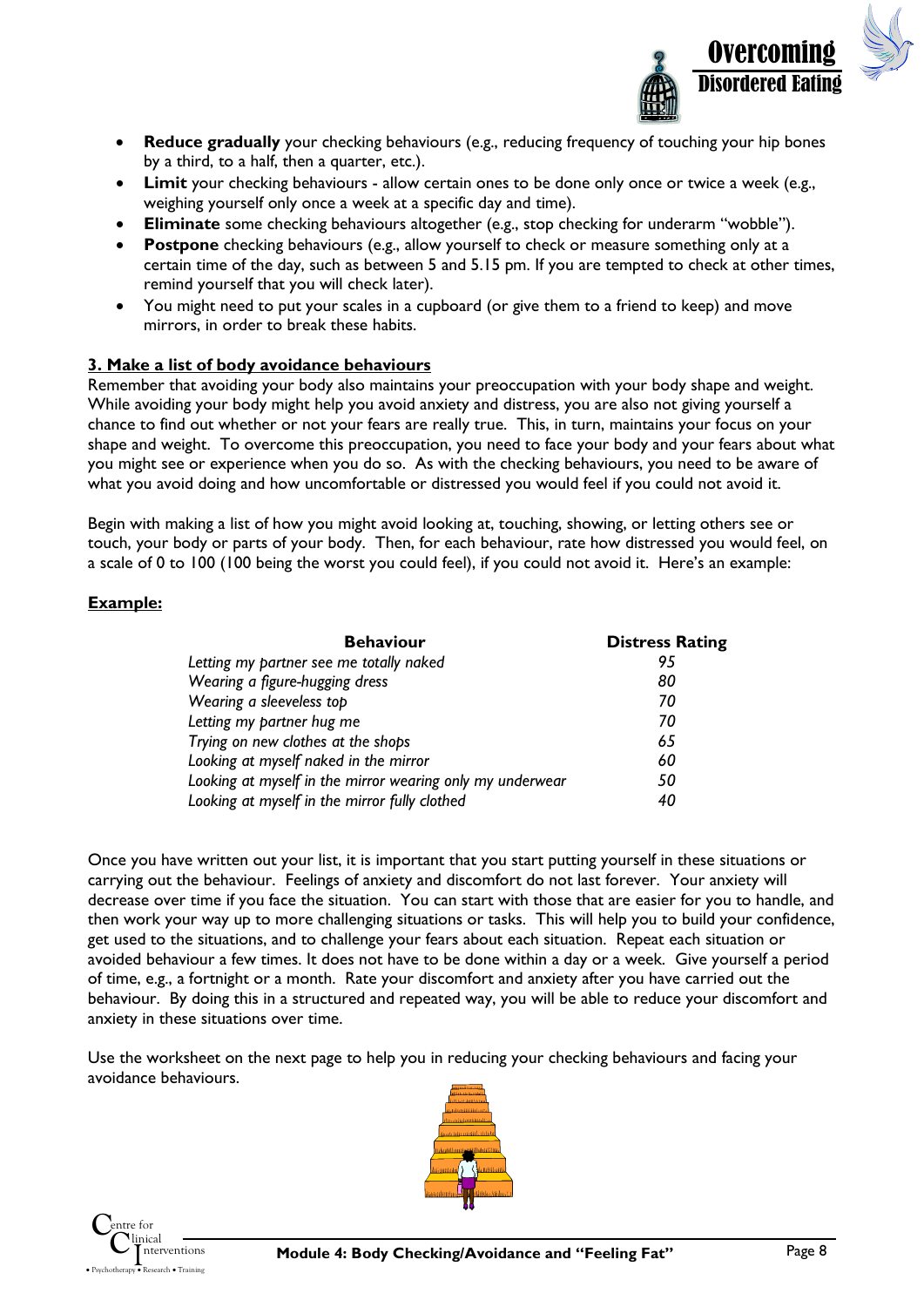

# **Overcoming Body Checking & Avoidance**

1. Identify and monitor frequency of all shape checking and body avoidance behaviours.

| <b>Shape Checking &amp; Number of Times</b> |                     | <b>Body Avoidance &amp; Number of Times</b>     |                              |  |
|---------------------------------------------|---------------------|-------------------------------------------------|------------------------------|--|
| Looking at thighs in mirror                 | $12\times a$<br>day | Partner wants to hug me<br>but subtly avoid him | $2 \times \sigma r$<br>a day |  |
|                                             |                     |                                                 |                              |  |
|                                             |                     |                                                 |                              |  |
|                                             |                     |                                                 |                              |  |

| <b>Body Avoidance &amp; Number of Times</b> |              |  |  |  |
|---------------------------------------------|--------------|--|--|--|
| Partner wants to hug me                     | $2x$ or $3x$ |  |  |  |
| but subtly avoíd hím                        | a day        |  |  |  |
|                                             |              |  |  |  |
|                                             |              |  |  |  |
|                                             |              |  |  |  |
|                                             |              |  |  |  |
|                                             |              |  |  |  |
|                                             |              |  |  |  |

2. Choose 3 checking behaviours you would like to reduce and write them in the box below. Write down the specific guidelines (see pages  $7 - 8$ ) you will use and then each day record the number of times you actually checked. See if the numbers go down as the week progresses.

#### **Specific Guidelines:**

| <b>Checking Behaviour</b> | Mon | Tue | Wed | Thu | Fri | <b>Sat</b> | Sun |
|---------------------------|-----|-----|-----|-----|-----|------------|-----|
|                           |     |     |     |     |     |            |     |
|                           |     |     |     |     |     |            |     |
|                           |     |     |     |     |     |            |     |
|                           |     |     |     |     |     |            |     |
|                           |     |     |     |     |     |            |     |
|                           |     |     |     |     |     |            |     |

3. Make a list of body avoidance behaviours. Then, for each behaviour, rate how distressed you would feel, on a scale of 0 to 100 (100 being the worst you could feel), if you could not avoid it. Then plan what behaviours to face first, and rate your distress levels after each try. We recommend that you start by facing the behaviour with the lowest distress rating. Then as you get better at facing your fears you can start working on the more distressing ones.

| <b>Avoidance Behaviour</b> | <b>Distress</b><br><b>Rating</b> | <b>Avoidance Behaviour I</b><br><b>Will Face</b> | st<br>Try | 2 <sub>nd</sub><br><b>Try</b> | 3rd<br>Trv. | 4 <sup>th</sup><br>Try | 5 <sup>th</sup><br>Try |
|----------------------------|----------------------------------|--------------------------------------------------|-----------|-------------------------------|-------------|------------------------|------------------------|
|                            |                                  |                                                  |           |                               |             |                        |                        |
|                            |                                  |                                                  |           |                               |             |                        |                        |
|                            |                                  |                                                  |           |                               |             |                        |                        |
|                            |                                  |                                                  |           |                               |             |                        |                        |
|                            |                                  |                                                  |           |                               |             |                        |                        |

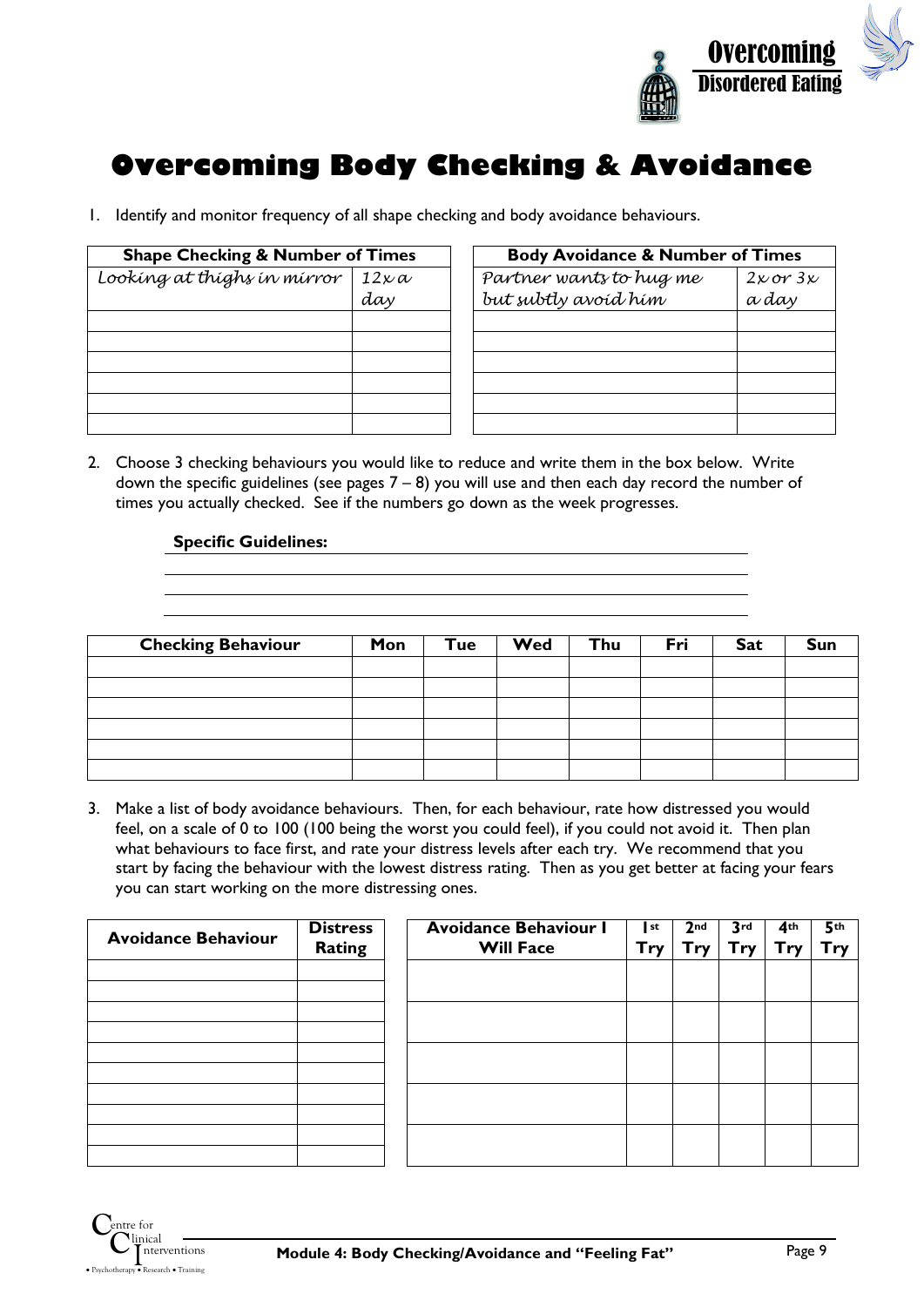

# **Identifying Other Feelings**

When people with eating disorders think or say that they "feel fat" when they feel a negative emotion or sensation, they stop recognising and correctly identifying their negative emotions and uncomfortable sensations. Instead, when they group these feelings and *mislabel* them as "feeling fat," it brings their focus back to their dissatisfaction with their body shape, and this maintains their preoccupation with body shape and weight.

This is why it is also important to address "feeling fat", and this is done by learning to identify and correctly label the emotions and sensations you experience. Sometimes, it can be difficult to know exactly what we are feeling and to put it into words. The following list contains words that describe feelings, and this may be a useful starting point in helping you to identify and describe how you feel.

| <b>Words That Describe Feelings &amp; Emotions</b> |                |              |                |  |  |
|----------------------------------------------------|----------------|--------------|----------------|--|--|
| Tense                                              | Enraged        | Frightened   | Exhausted      |  |  |
| Annoyed                                            | Happy          | Panicky      | Euphoric       |  |  |
| <b>Unhappy</b>                                     | Exhilarated    | Frustrated   | <b>Furious</b> |  |  |
| Calm                                               | Keyed-up       | Scared       | Uneasy         |  |  |
| <b>Anxious</b>                                     | Irritated      | Flat         | Sad            |  |  |
| Depressed                                          | Joyful         | <b>Tired</b> | Discouraged    |  |  |
| Angry                                              | <b>Excited</b> | Nervous      | Jealous        |  |  |
| <b>Bored</b>                                       | Agitated       | Hurt         | Concerned      |  |  |
| Disgusted                                          | Fearful        | Shocked      | Surprised      |  |  |



| Situations in which I "Feel Fat"<br>(Describe each situation where you "feel fat" or negative about<br>yourself, someone or something. Describe it like how a video camera<br>would record it $-$ just the facts) | <b>Other Feelings</b><br>(Use words that describe feelings and<br>emotions to label how you were feeling) |
|-------------------------------------------------------------------------------------------------------------------------------------------------------------------------------------------------------------------|-----------------------------------------------------------------------------------------------------------|
| e.g., when my boyfriend goes out with his mates to                                                                                                                                                                | e.g., hurt, insecure, jealous,                                                                            |
| the pub                                                                                                                                                                                                           | angry                                                                                                     |
|                                                                                                                                                                                                                   |                                                                                                           |
|                                                                                                                                                                                                                   |                                                                                                           |
|                                                                                                                                                                                                                   |                                                                                                           |
|                                                                                                                                                                                                                   |                                                                                                           |
|                                                                                                                                                                                                                   |                                                                                                           |
|                                                                                                                                                                                                                   |                                                                                                           |

When you begin to identify and correctly label the feelings and sensations you experience, you will also begin to recognise that you experience a range of different emotions and feelings, and that life need not be all about being preoccupied with your body shape and weight. We are encouraging you to face and deal with negative emotions even though this may be hard, but it is helpful. Emotions let you know what is really going on. Sadness might tell you how important something is to you; anger might identify a problem to be solved. The ability to detect and accept feelings allows you to have a range of emotional experiences (both positive and negative), which enriches the experience of being human. Life can be filled with having other experiences and feelings. Different parts of your life can be extended, experienced fully, and even enjoyed! You can refer back to Module 7 of Information Pack A for further help in dealing with emotions.

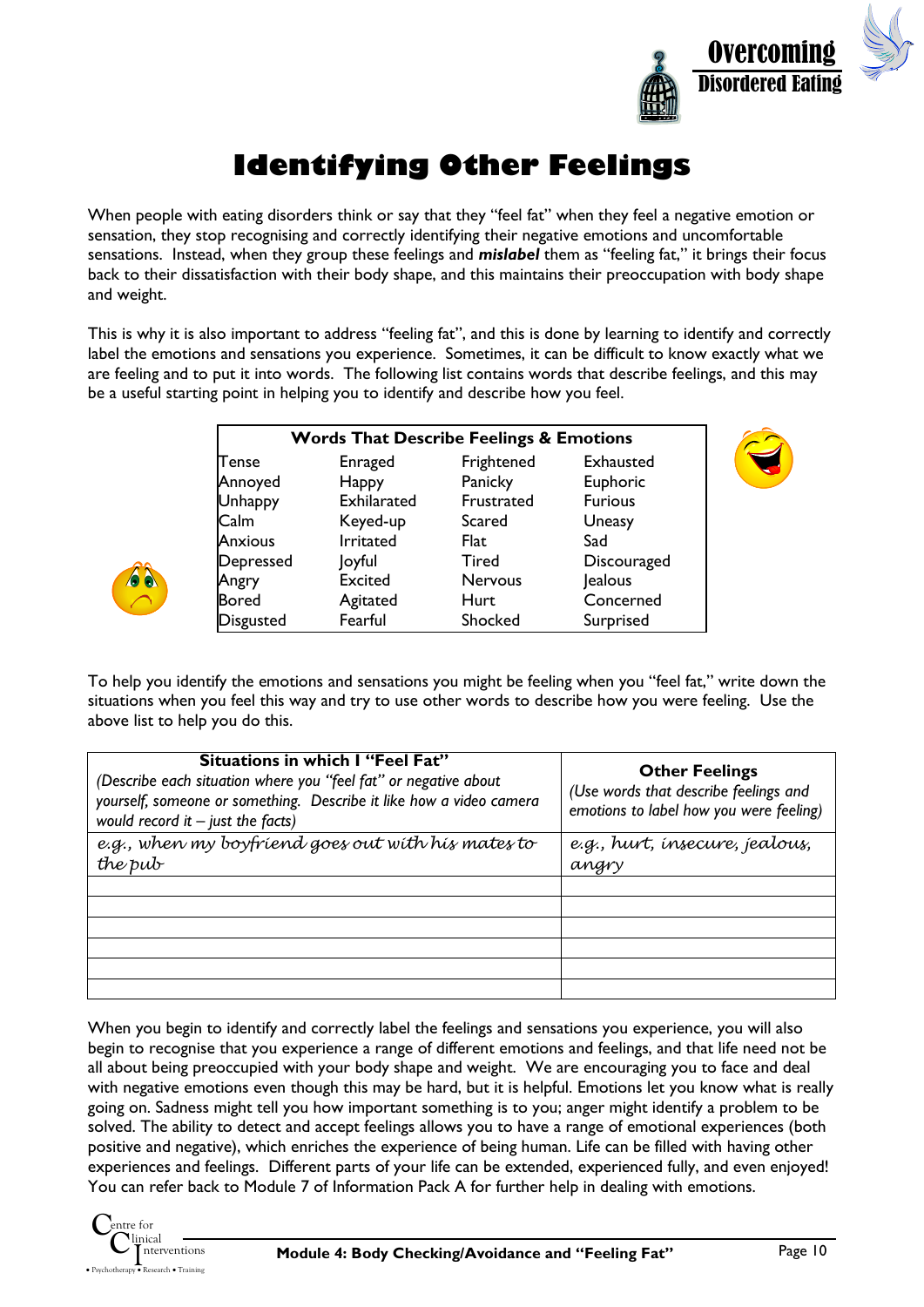

## **Module Summary**

- People with eating disorders easily become preoccupied with thoughts about eating, shape and weight. This serves to maintain the way they judge themselves according to how well they control eating, weight and shape.
- This preoccupation also leads to weight and body shape checking and/or avoidance.
- Mislabelling negative feelings as "feeling fat" can also maintain checking and preoccupations.
- It is important for people with eating disorders to expand other (non-eating/weight/shape-related) areas of their life.
- It is important to reduce weight and body checking (and avoidance)
- It is important to identify one's real emotions and stop mislabelling negative feelings as "feeling fat".

### **What I Have Learned in this Module**

Think about what you have learned in this module and any useful bits of information, tips or strategies that you want to remember. Write them down below so you can refer to them later.

Think about how you might use the information you have just learned. Write down some ways in which you could make use of this information.